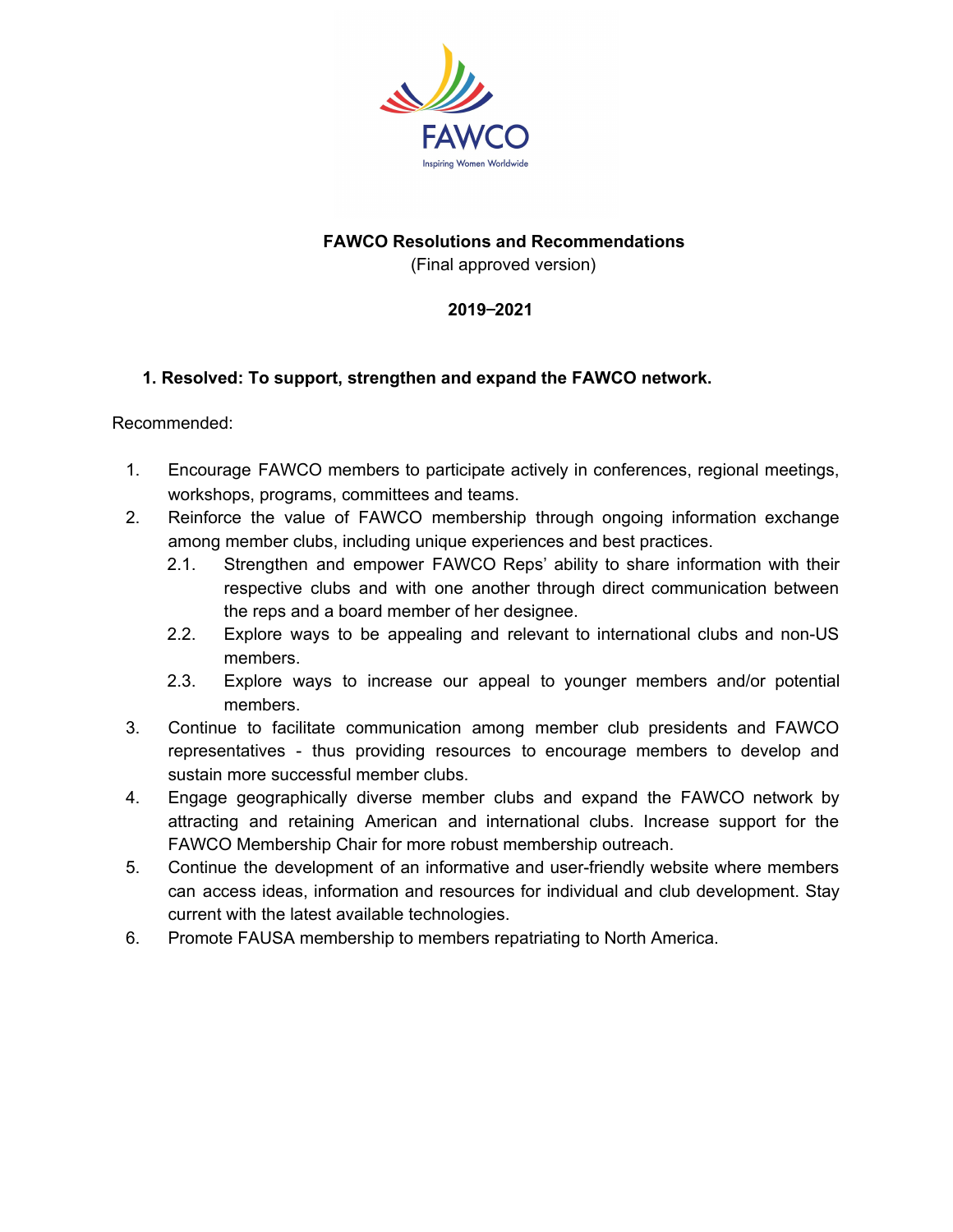

# **2. Resolved: To work towards a better and more peaceful world and improve the lives of women and girls through global initiatives.**

- 1. Champion the role of the United Nations in promoting peace and improving lives, raise awareness among FAWCO members of UN-related endeavors, and support the UN's Agenda 2030 by promoting the Sustainable Development Goals (SDGs).
- 2. Increase FAWCO's engagement as a *UN Department of Global Communications* and *Economic Social Council (ECOSOC)* accredited NGO by working with key UN bodies such as *UN Women,* the *United Nations Convention on the Elimination of All Forms of Discrimination Against Women (CEDAW)* and the *Commission on the Status of Women* (CSW) as well as *NGO Committees on the Status of Women.*
- 3. Collaborate with NGOs, agencies and organizations who pursue similar goals to expand our networks and magnify the strength of our advocacy. Increase FAWCO's visibility by participating in panels, authoring/co-authoring statements and sponsoring/co-sponsoring events.
- 4. Increase awareness of the US stance on *CEDAW, the UN Convention on the Rights of the Child* (CRC) and the *Violence Against Women Act* (VAWA). Advocate for the inclusion of overseas American women in VAWA and support *Cities for CEDAW.*
- 5. Regularly update FAWCO Global Issues Teams and the Target Program Chair on developments within United Nations agencies and affiliates relevant to their goals and help them align their work with the SDGs.
- 6. Advocate for improvement of the human rights and lives of migrants, refugees and internally displaced women, working with the NGO Committee on Migration, United Nations Refugee Agency (UNHCR), the objectives of the Global Compact on Migration, as well as other local and international initiatives.
- 7. Continue active participation in the UN Framework Convention on Climate Change (UNFCCC). Raise awareness and encourage activism on environmental challenges facing global development and human rights, in particular as it affects women and children.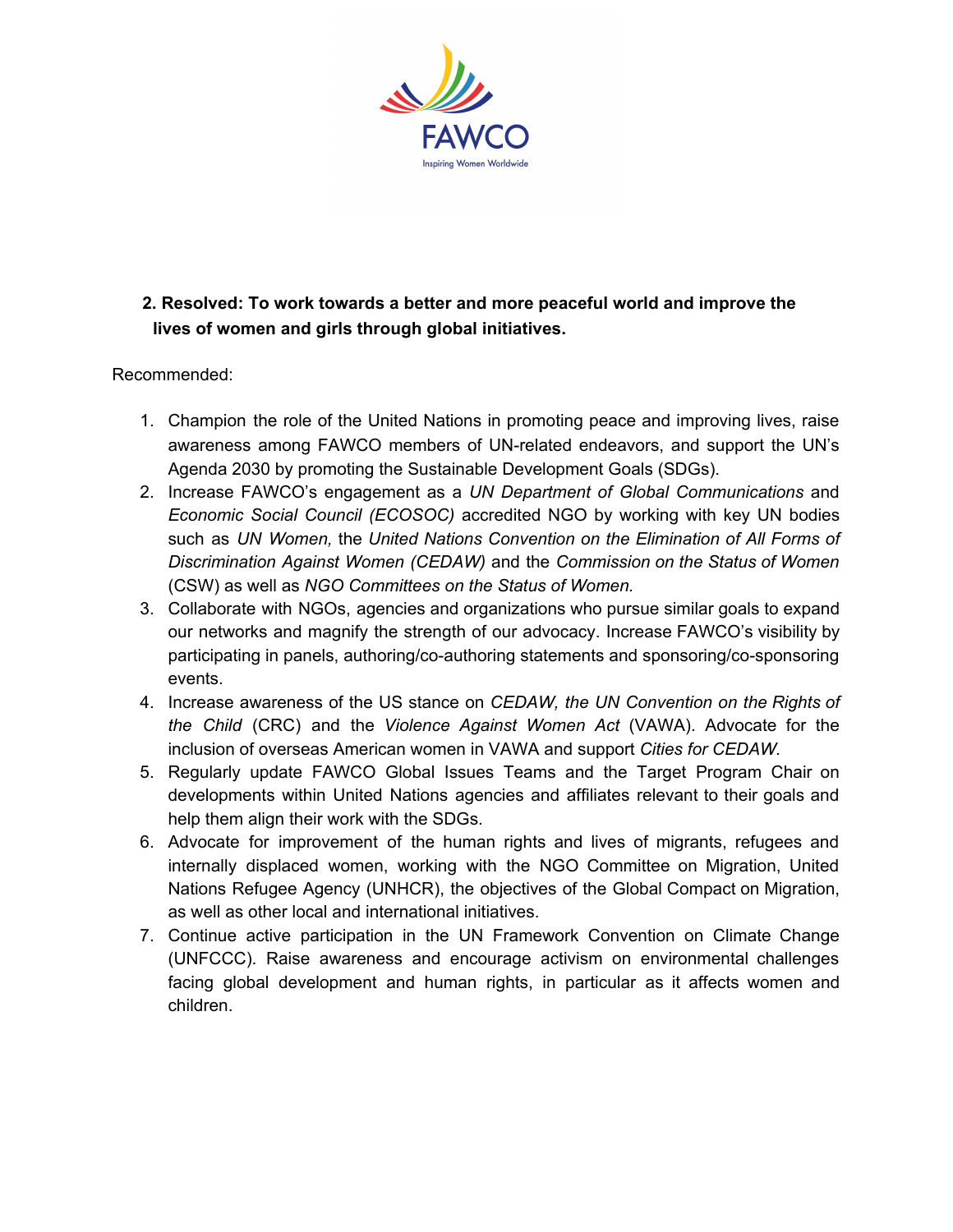

## **3. Resolved: To advocate for the rights of US citizens who are temporarily or permanently living abroad.**

- 1. Serve as a recognized voice in Washington, DC for US citizens living overseas; work with Americans Abroad Caucus in the US Congress, the Departments of State, Treasury, and Defense and partner organizations, to influence US legislation and regulations that address the special needs of US citizens living overseas, including voting rights, citizenship rights, taxation and banking.
- 2. Disseminate and provide easy access to information on overseas voter registration; promote and facilitate registration and absentee voting among our US citizen members, encouraging active citizenship.
	- 2.1. In view of extremely low voter turnout among overseas Americans in recent federal elections, support and encourage member clubs in leading voter registration drives for their members and communicate the importance of overseas voter participation.
	- 2.2. Inform and educate members about their voting rights and work to dispel misconceptions about registering and voting from abroad.
	- 2.3. Provide information and encourage voter registration and voting among young people (i.e., member children), including US citizens born abroad.
- 3. Work to mitigate the impact of the Foreign Account Tax Compliance Act (FACTA) on US citizens living overseas; collect information on its unintended consequences to be provided to Washington policy-makers.
- 4. Provide workshops, webinars and other resources to empower US citizens living overseas to more effectively manage the tax, banking and legal complexities of living abroad.
- 5. Keep FAWCO members informed on issues arising in the US that may impact US citizens living overseas. Be eyes and ears for US citizens living abroad and aid them in being active citizens. Keep the US Issues Team healthy and active by recruiting engaged team members. Reach out to US citizen members of FAWCO to stay informed about their concerns.
- 6. While maintaining FAWCO's non-partisanship, encourage active civic participation among our US members:
	- 6.1. Keep FAWCO members informed about and encourage participation in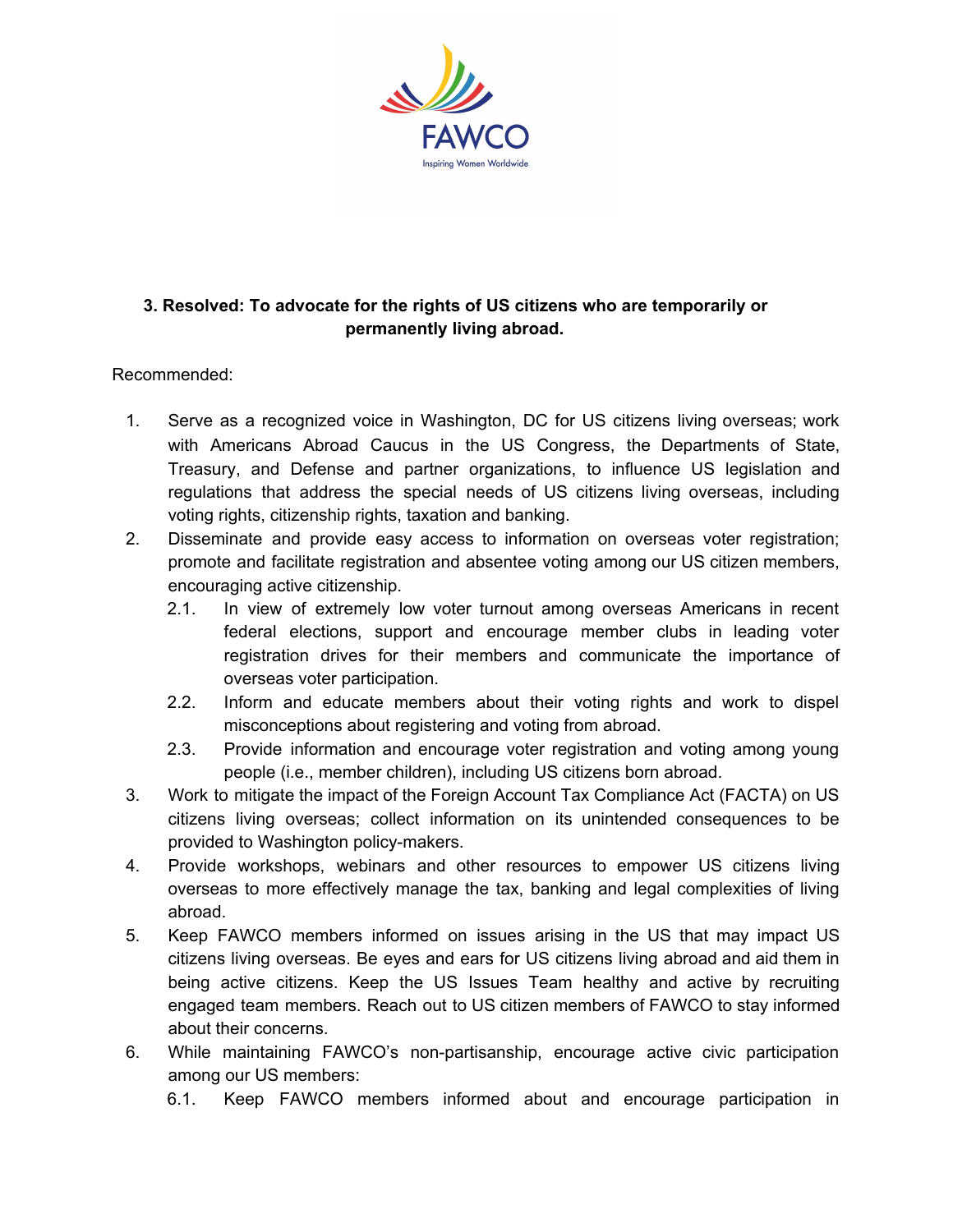

Overseas Americans' Week.

- 6.2. Encourage our members to take action on issues affecting women and girls in the US and around the world - e.g., through writing, advocating, demonstrating.
- 7. Cultivate and model civility and mutual respect in ourselves as individuals and in FAWCO as a whole. US citizens are day-to-day ambassadors within their countries of residence. We all have a responsibility to be good global citizens both in our activities with FAWCO and in our everyday lives.

## **4. Resolved: To practice good global citizenship, especially in the areas of education, the environment, health and human rights.**

- 1. Focus Global Issues Teams' efforts to promote the well-being of women and girls worldwide, provide opportunities for FAWCO members to become involved in FAWCO's work on global issues, and inform members through FAWCO's publications and website.
	- 1.1. Education: Promote awareness of global issues in education with emphasis on equal access, literacy, continuing education, and global citizenship.
	- 1.2. Environment: Promote awareness of the environment and the impact of climate change. Encourage responsible environmental stewardship and informed action within FAWCO, at both global and local levels.
	- 1.3. Health: Increase awareness of women's health issues such as maternal health, the impact of traditional cultural practices and gender-based violence, sexual and reproductive health and rights (SRHR), non-communicable diseases, mental health and aging. Invest in improving the health of women and girls worldwide through support of the 2019-2022 Target Program.
	- 1.4. Human Rights: Advocate for human rights for all women, engage FAWCO members in awareness and action campaigns, and leverage FAWCO's unique strength as a global women's organization to help end violence and discrimination against women and girls and promote gender parity.
- 2. Promote awareness and action on global issues through active participation in the Target Program, the focus of which rotates among the four global issues.
- 3. Promote a culture of giving through philanthropy and volunteerism.
- 4. Promote issue awareness and cultural understanding in our youth to help them develop